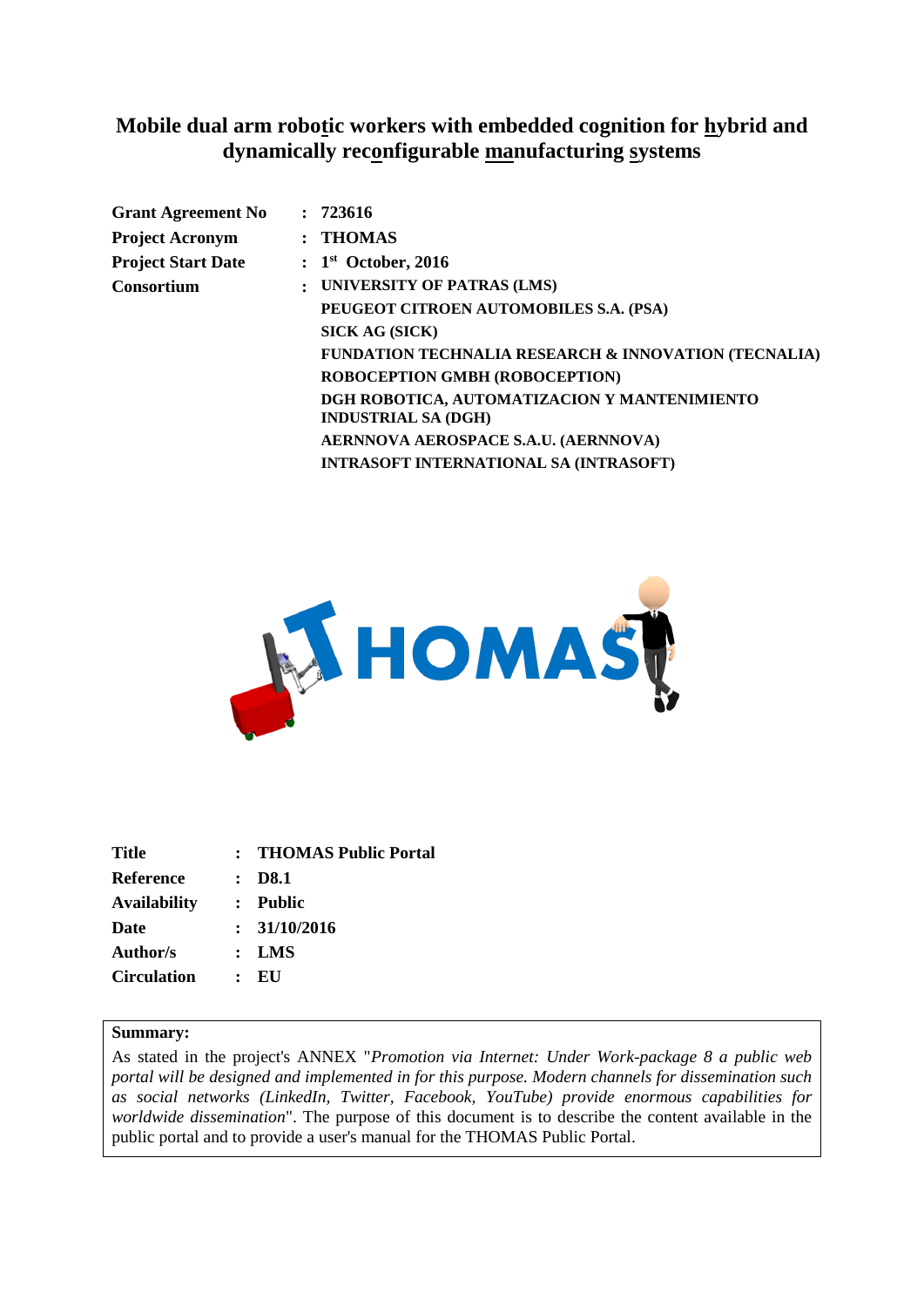### **Table of Contents**

| 1. |  |
|----|--|
| 2. |  |
| 3. |  |
|    |  |
|    |  |
|    |  |
| 4. |  |
|    |  |
| 5. |  |
|    |  |
|    |  |
|    |  |
|    |  |
|    |  |
|    |  |
|    |  |
|    |  |
|    |  |
|    |  |
|    |  |
|    |  |
|    |  |
|    |  |
|    |  |
|    |  |
|    |  |
|    |  |
| 6. |  |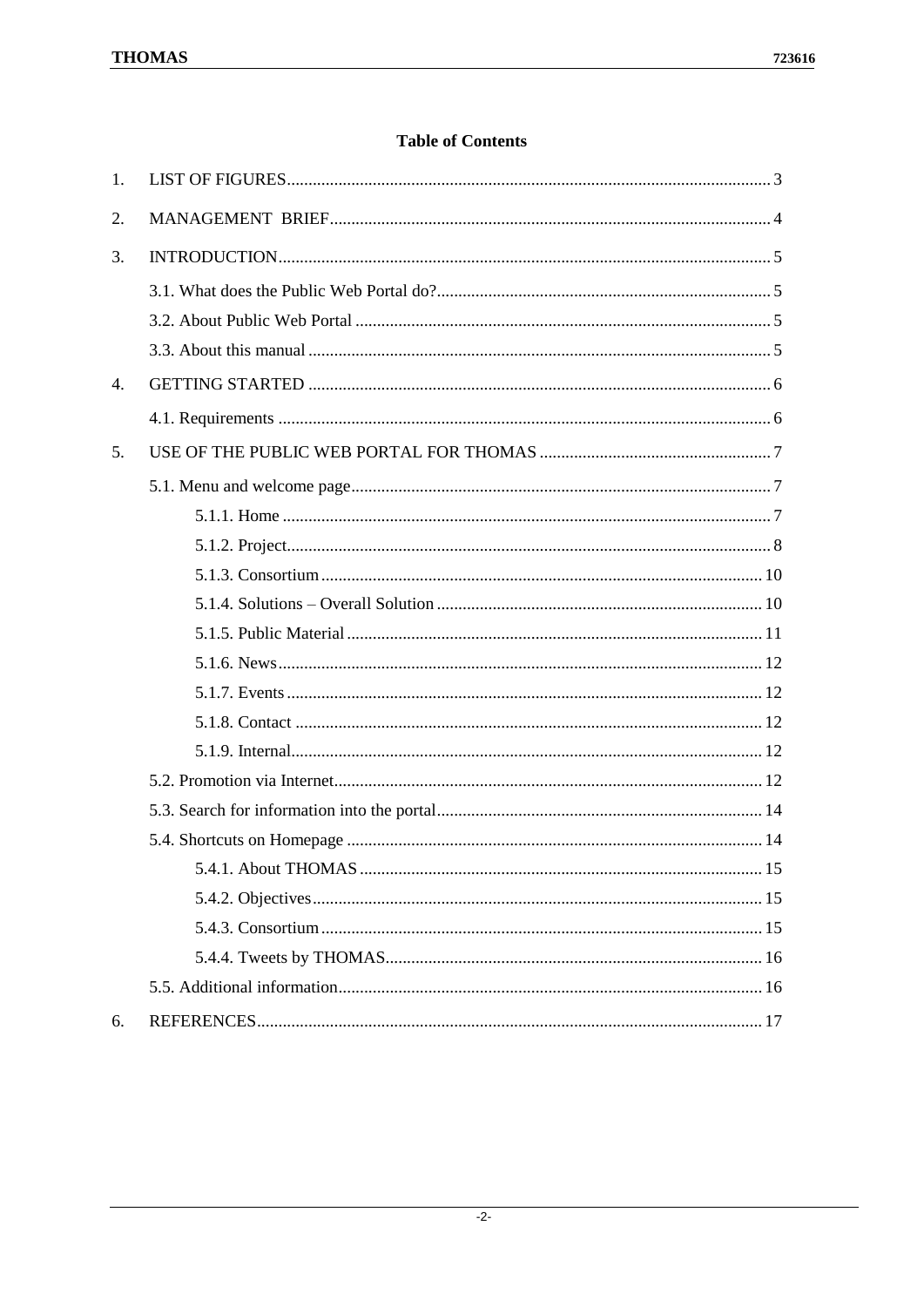# <span id="page-2-0"></span>1. LIST OF FIGURES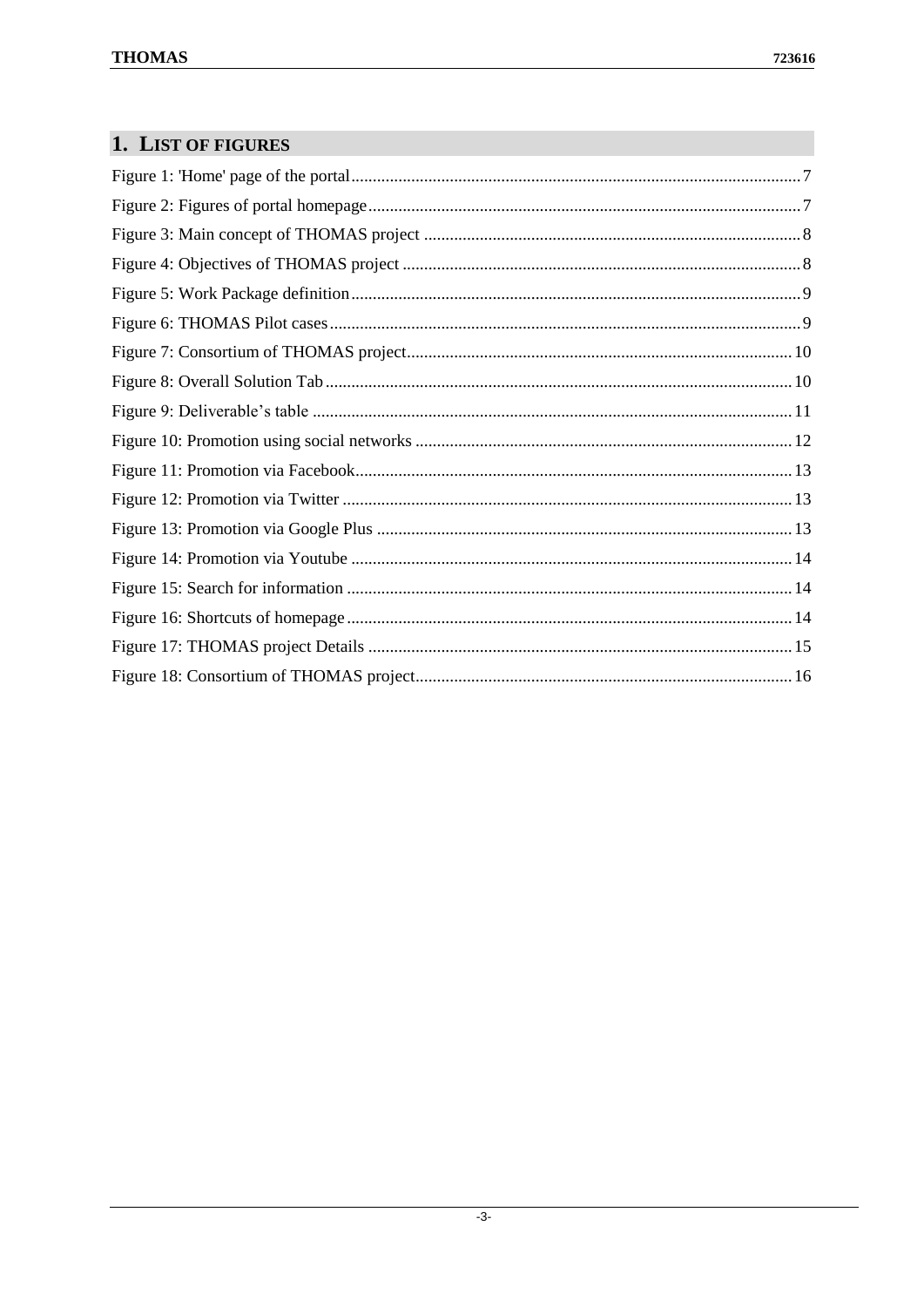### <span id="page-3-0"></span>**2. MANAGEMENT BRIEF**

As stated in the project's ANNEX "*Promotion via Internet: Under Work-package 8 a public web portal will be designed and implemented in for this purpose. Modern channels for dissemination such as social networks (LinkedIn, Twitter, Facebook, YouTube) provide enormous capabilities for worldwide dissemination*". The purpose of this document is to describe the content available in the public portal and to provide a user's manual for the THOMAS Public Portal. The user's manual is separated into four parts:

- An introduction to the purpose of the public website and the current manual.
- The requirements for interacting with the THOMAS website.
- Information regarding the structure of the public portal
- Information and instruction on how to use the functionality provided by the portal.

All the instruction details are presented with the help of illustrative figures in order to be easier for the user to understand them.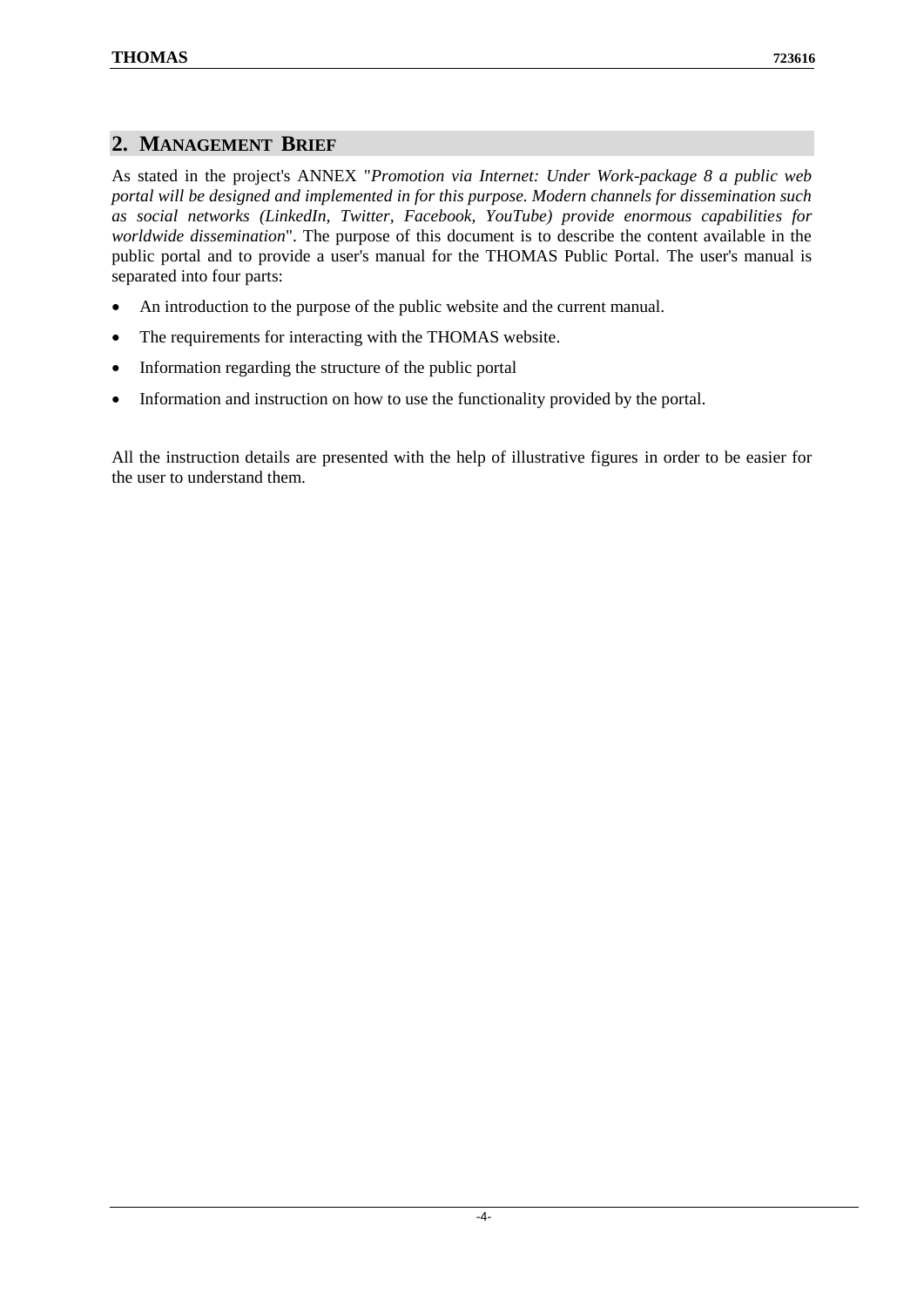## <span id="page-4-0"></span>**3. INTRODUCTION**

## <span id="page-4-1"></span>**3.1. What does the Public Web Portal do?**

The THOMAS Public Web Portal has been primarily developed for any user who wants to be informed for the content and the achievements of the THOMAS project. The main objective of the portal is to promote the THOMAS project via Internet. The main aim is to achieve worldwide dissemination of the knowledge of the project, to publish news and information and to enable the communication between the project coordinator and everyone who is interested in the project.

## <span id="page-4-2"></span>**3.2. About Public Web Portal**

At the moment of the writing of this deliverable access to the public web portal is provided by the link: [http://lms.mech.upatras.gr/thomas/.](http://lms.mech.upatras.gr/thomas/) This is however only for the development stage and in the near future a migration will be performed to the official project domain: [www.thomas-project.eu.](http://www.thomas-project.eu/)

The THOMAS public web portal is based on the open-source WordPress. WordPress is a flexible Content Management/Portal solution that is easy to install, use, extend and maintain. It fosters the creation and maintenance of sophisticated content without requiring extensive technical knowledge using only a web browser. It is used for web sites or intranets and offers superior security without sacrificing extensibility or ease of use.

THOMAS Public Web Portal has been developed and maintained by the Laboratory for Manufacturing Systems and Automation (LMS) of University of Patras in Greece.

## <span id="page-4-3"></span>**3.3. About this manual**

This manual is a help assistant for everyone who wants to use the Public Web Portal for THOMAS. Initially, an introduction takes place so that the users understand what exactly this web portal is and how it can be useful.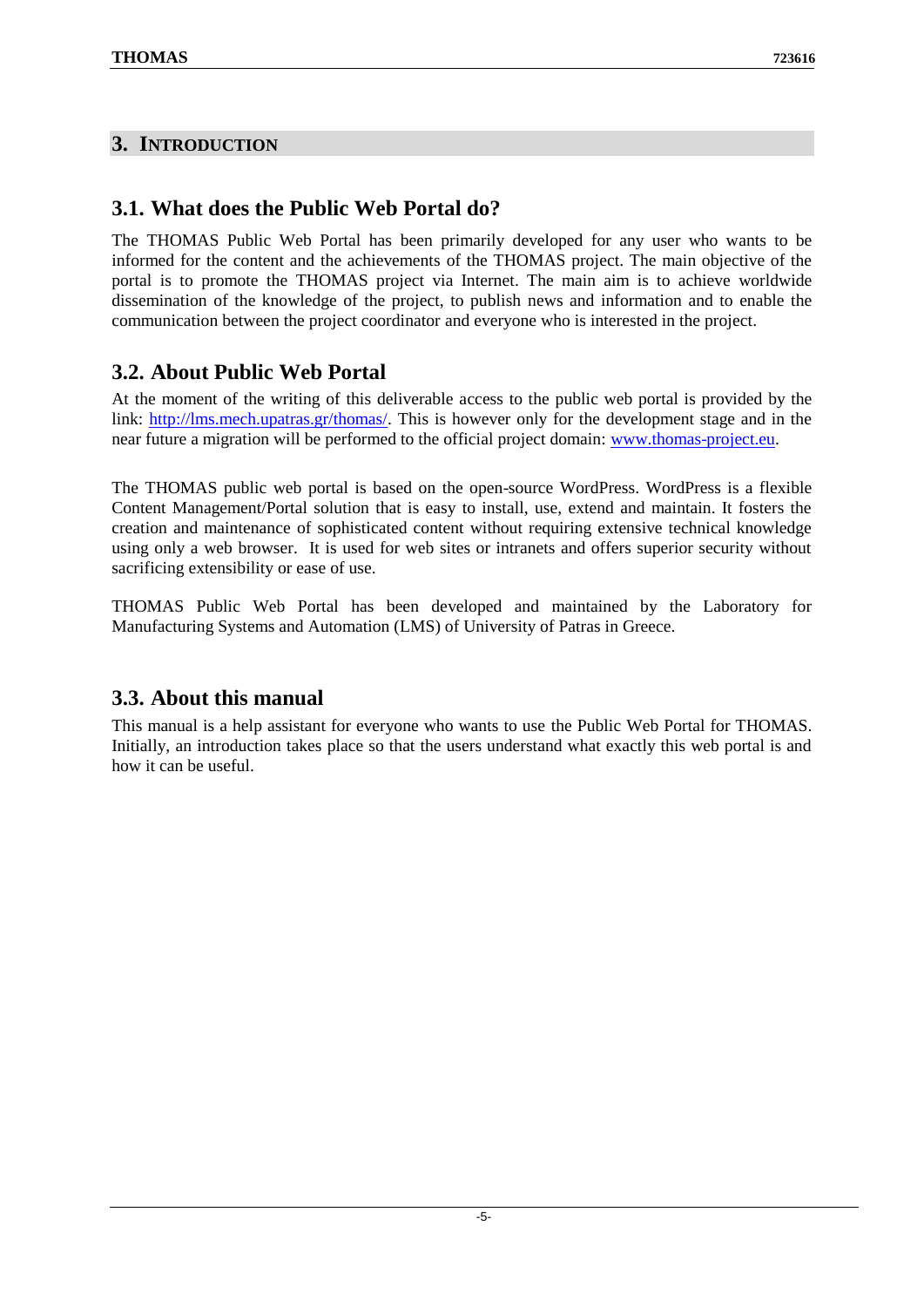### <span id="page-5-0"></span>**4. GETTING STARTED**

This manual is a step by step guide to know the Public Web Portal for THOMAS and its functionalities.

## <span id="page-5-1"></span>**4.1. Requirements**

In order to access the functionalities provided by the portal only a web-browser is required that can support the requirements of WordPress. At the moment of writing, most browsers can successfully visualize the content of all sites created by Wordpress.

Nevertheless, it must be noted that the portal has been tested and works efficiently with:

- *Microsoft Internet Explorer v11.0* [IE 2016]
- *Mozilla Firefox v17*. [Firefox 2016]

Other known browsers such as *Safari*, *Opera* and *Chrome* are also supported.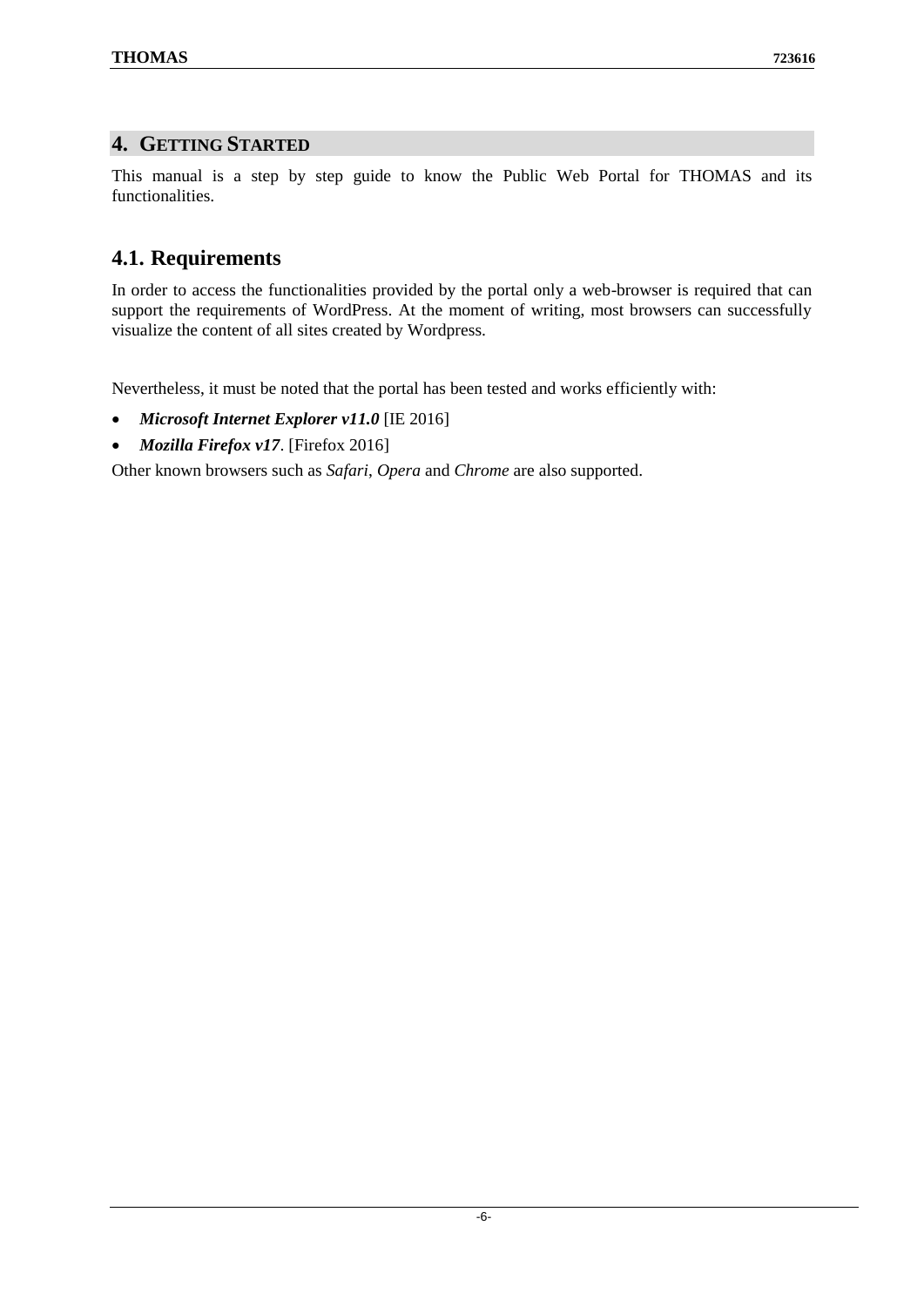### <span id="page-6-0"></span>**5. USE OF THE PUBLIC WEB PORTAL FOR THOMAS**

This is a guide for using the Public Web Portal for THOMAS.

## <span id="page-6-1"></span>**5.1. Menu and welcome page**

Initially the '**Home**' page appears with a short introduction and the objectives of the THOMAS project (see [Figure 1\)](#page-6-3).



**Figure 1: 'Home' page of the portal**

<span id="page-6-3"></span>The menu of the portal consists of the following Tabs:

#### <span id="page-6-2"></span>**5.1.1. Home**

This tab is the homepage and depicted at Figure 1. In the homepage, there is a number of pictures which describe the main approach of the THOMAS project (see Figure 2).



<span id="page-6-4"></span>**Figure 2: Figures of portal homepage**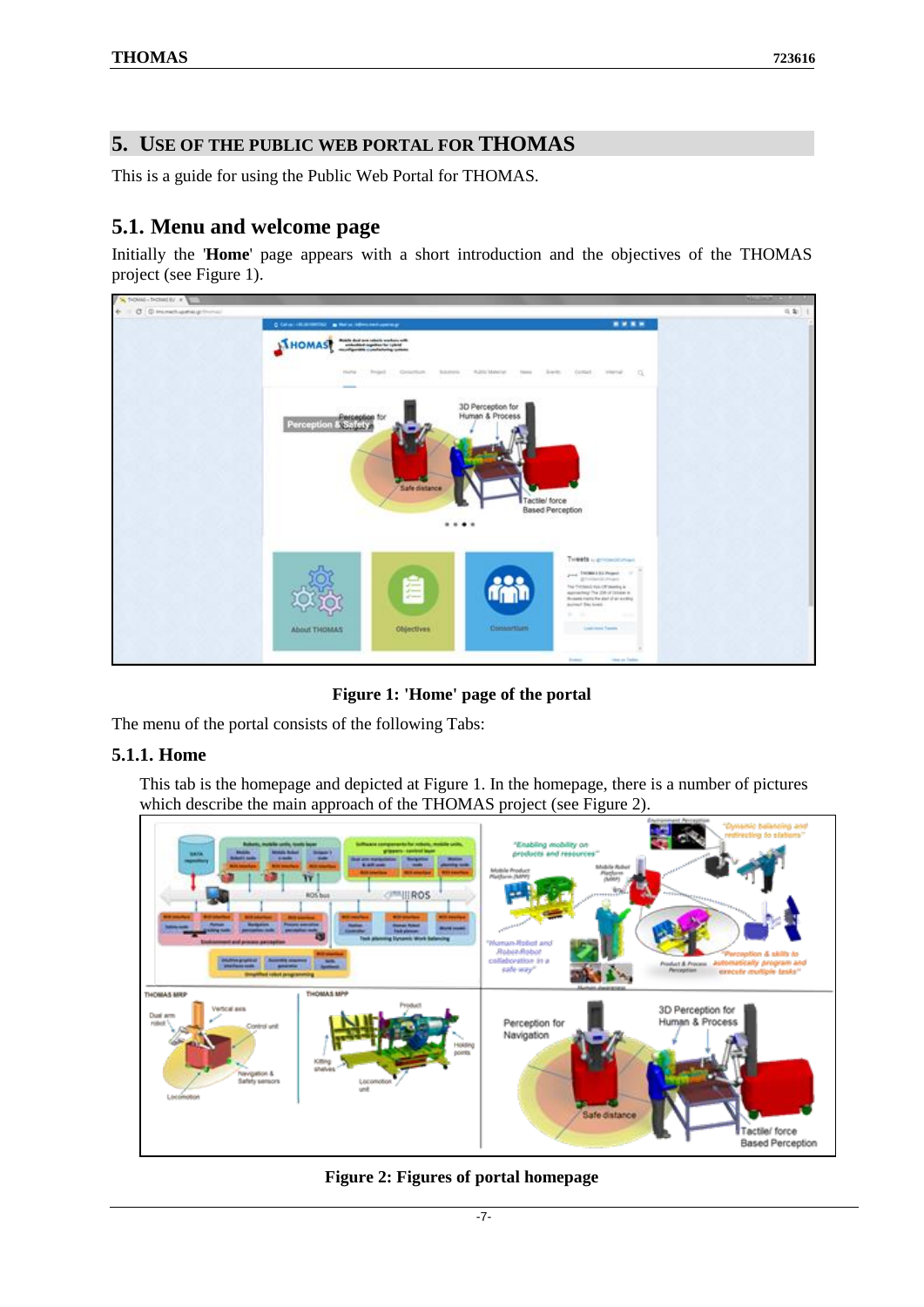#### <span id="page-7-0"></span>**5.1.2. Project**

This tab consists of four sub-tabs which are described below:

**Concept**

The main concept of the THOMAS project is described in this sub-tab. In addition, the characteristics of the mobile dual arm robots are briefly presented.



**Figure 3: Main concept of THOMAS project**

#### <span id="page-7-1"></span>**Objectives**

The objectives of the THOMAS project is described in this sub-tab. THOMAS project consists of the following objectives:



<span id="page-7-2"></span>**Figure 4: Objectives of THOMAS project**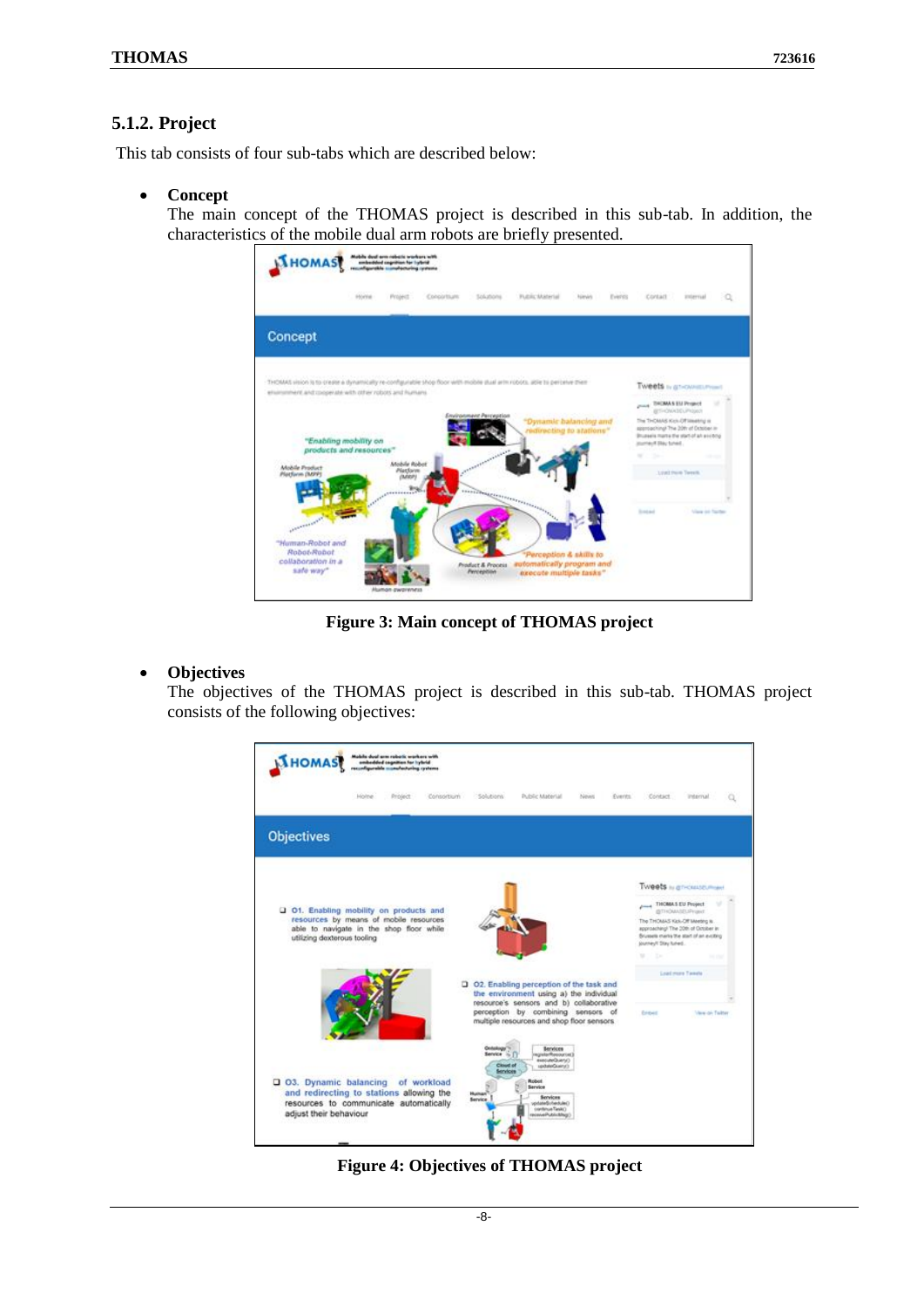#### **Structure**

The definition of THOMAS project's Work Packages is the main content of this sub-tab. THOMAS project consists of nine Work Packages which are mentioned in the next figure.

| <b>AHOMAS</b>                                                                                                                                                                                                                                                                                    | le dual erm robe lit workers with<br>embedded cognition for hybrid<br>reconfigurable monufecturing crossms                                                                                                                                                                                           |                                                                                                                                                                                                                                                      |                                                                                                                                                          |                 |             |        |                                                                                                                                   |                                                                                                                |   |
|--------------------------------------------------------------------------------------------------------------------------------------------------------------------------------------------------------------------------------------------------------------------------------------------------|------------------------------------------------------------------------------------------------------------------------------------------------------------------------------------------------------------------------------------------------------------------------------------------------------|------------------------------------------------------------------------------------------------------------------------------------------------------------------------------------------------------------------------------------------------------|----------------------------------------------------------------------------------------------------------------------------------------------------------|-----------------|-------------|--------|-----------------------------------------------------------------------------------------------------------------------------------|----------------------------------------------------------------------------------------------------------------|---|
|                                                                                                                                                                                                                                                                                                  | Home<br>Project                                                                                                                                                                                                                                                                                      | Consortium                                                                                                                                                                                                                                           | <b>Solutions</b>                                                                                                                                         | Public Material | <b>News</b> | Events | Contact                                                                                                                           | Internal                                                                                                       | Q |
| <b>Structure</b>                                                                                                                                                                                                                                                                                 |                                                                                                                                                                                                                                                                                                      |                                                                                                                                                                                                                                                      |                                                                                                                                                          |                 |             |        |                                                                                                                                   |                                                                                                                |   |
| <b>WP</b><br>HP2<br>HRI and Safety<br>872<br><b>Human Robot</b><br><b>Human</b><br><b>Interaction</b><br><b><i>Interdices</i></b><br>modules<br>recognition<br><b>RPA</b><br>Robot<br>Cryline matiger<br>Saha<br>planner<br><b>WP6</b><br>۰<br>Docking solution for combined<br>aperation<br>RP2 | Use case definition, specifications and KPIs<br>WP3<br>Hybrid approach<br>30 Safety & 30<br>perception<br>Simplified robot programing &<br>skills<br>CAD based program<br>personalism<br>THOMAS Production station as a product<br>Mobile Robot Platform JMRP)<br>THOMAS Demonstrator and assessment | Environment & Process perception<br>30 sensors for<br>30 senare for<br>workplace<br>Artistante<br>manufice<br>manhoire<br>Network of services and<br><b>ATPS!</b><br>work balancing<br><b>ART MAR</b><br>Station<br>plenning<br>controller<br>module | <b>WP</b><br>30 sensors for<br>Alexander<br><b>Network of pervises</b><br>- colective<br><b><i><u>REASONING</u></i></b><br>Mobile Product Platform (MPP) |                 |             |        | THOMAS EU Project<br>The THOMAS Kick-Off Meeting is<br>Brussels marks the start of an exciting<br>journey!! Stay tuned<br>÷<br>G+ | Tweets is genousseled<br>@THOMASEUProject<br>approaching! The 20th of October in<br>19 Oct<br>Load more Tweets |   |
| Automotive demonstrator                                                                                                                                                                                                                                                                          | Aaronautics demonstrator                                                                                                                                                                                                                                                                             | variatetion                                                                                                                                                                                                                                          | Performance, assessment &                                                                                                                                |                 |             |        | Embed                                                                                                                             | <b>Mear on Twitter</b>                                                                                         |   |

**Figure 5: Work Package definition**

#### <span id="page-8-0"></span>**Pilot Cases**

Through this tab, the THOMAS pilot cases will be introduced. The challenges, the objectives as well as THOMAS overall vision for both the automotive and the aeronautics pilot cases is described thus communicated to the public

<span id="page-8-1"></span>

**Figure 6: THOMAS Pilot cases**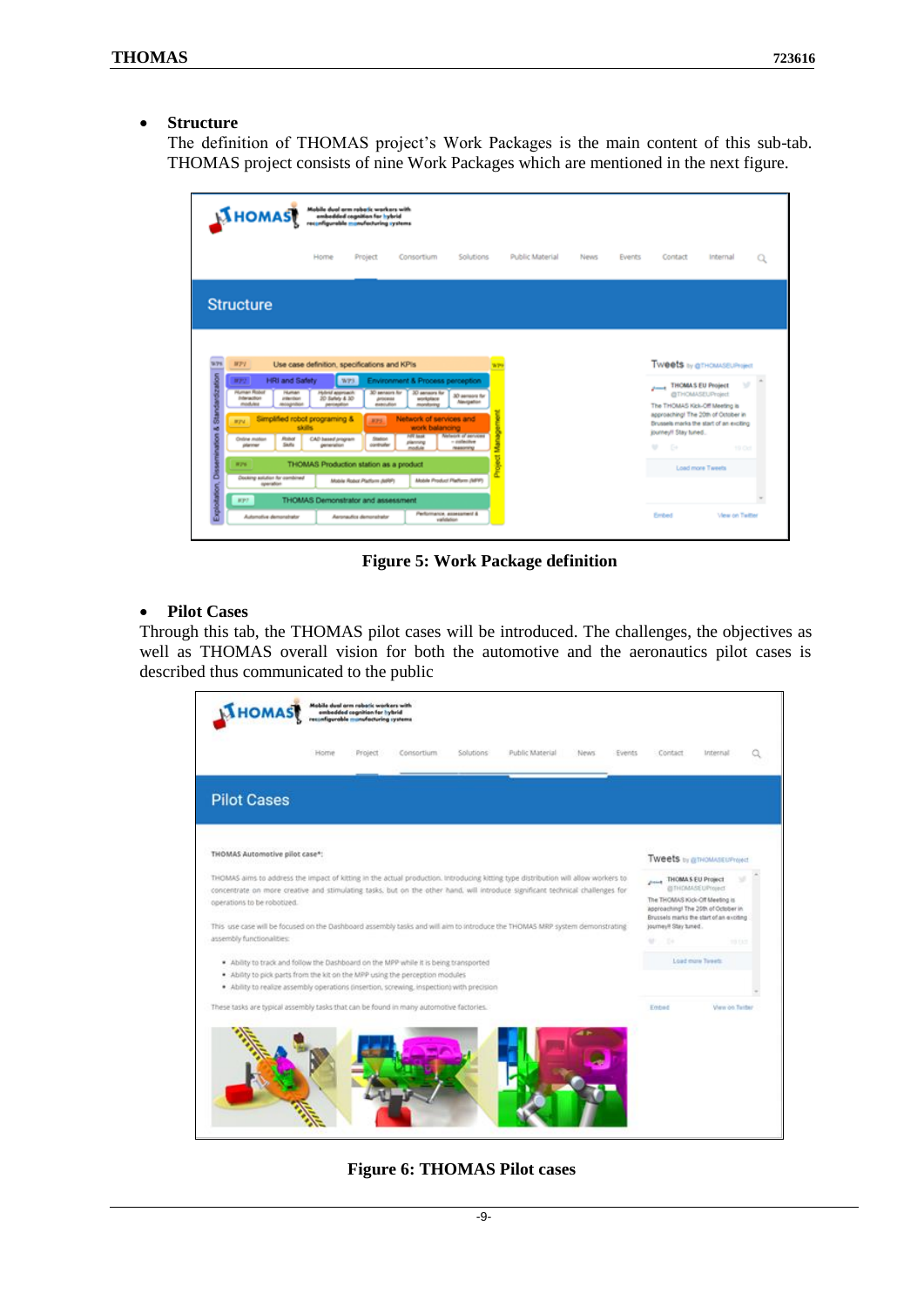#### <span id="page-9-0"></span>**5.1.3. Consortium**

This tab consists of four eight sub-tabs which refer to each partner of THOMAS project.



**Figure 7: Consortium of THOMAS project**

#### <span id="page-9-2"></span><span id="page-9-1"></span>**5.1.4. Solutions – Overall Solution**

In this tab, the main components of THOMAS platform are analyzed.

<span id="page-9-3"></span>

**Figure 8: Overall Solution Tab**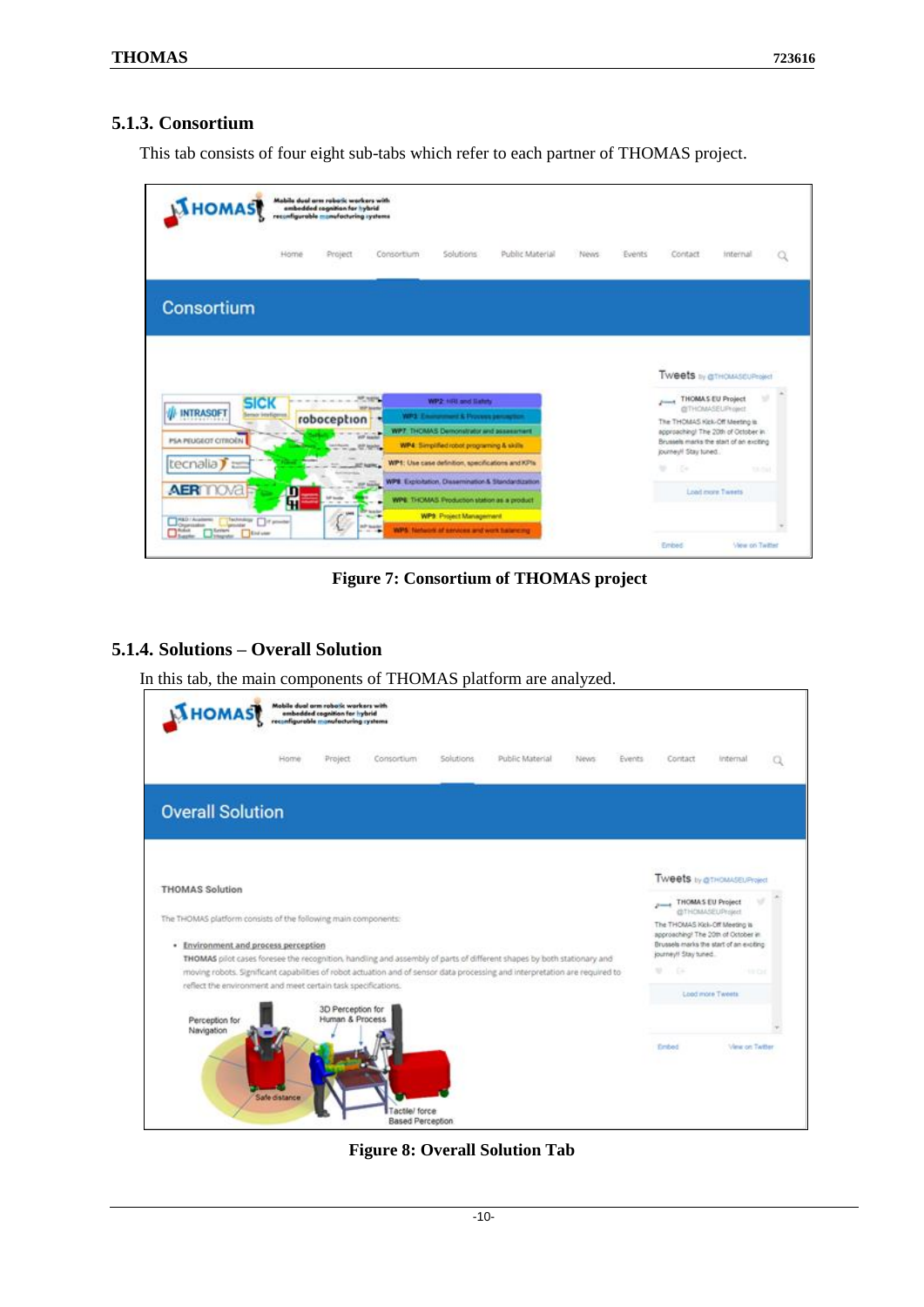In short these components involve:

- Environment and process perception
- Skills for automatically programming and performing multiple tasks
- Mobile robotic resources and products
- Dynamically reconfigurable shopfloor Network of services
- Safe Human Robot and Robot-Robot collaboration

#### <span id="page-10-0"></span>**5.1.5. Public Material**

This tab consists of three sub-tabs which are described below:

#### **Press Material**

On this page materials such as brochures, flyers and posters will be uploaded so as to spread the THOMAS objectives, activities and achievements.

#### **Publications**

On this page, the publications derived by the project partners will be uploaded after they are published.

#### **Deliverables**

The public deliverables as well as the delivery date of each on one are presented on this page.

| <b>NHOMAS</b>               |                                                                                | Mabile dual arm robotic workers with<br>embedded cognition for hybrid<br>reconfigurable monufacturing systems |            |           |                 |                                 |                                                                                |               |                                         |                                                   |   |
|-----------------------------|--------------------------------------------------------------------------------|---------------------------------------------------------------------------------------------------------------|------------|-----------|-----------------|---------------------------------|--------------------------------------------------------------------------------|---------------|-----------------------------------------|---------------------------------------------------|---|
|                             | Home                                                                           | Project                                                                                                       | Consortium | Solutions | Public Material |                                 | <b>News</b>                                                                    | <b>Events</b> | Contact                                 | Internal                                          | Q |
| <b>Deliverables</b>         |                                                                                |                                                                                                               |            |           |                 |                                 |                                                                                |               |                                         |                                                   |   |
| Show 10 . entries           |                                                                                |                                                                                                               |            |           | Search:         |                                 |                                                                                |               |                                         | <b>Tweets by @THOMASEUProject</b>                 |   |
| <b>DEL</b><br>٥<br>NO.      | <b>DELIVERABLE NAME</b>                                                        |                                                                                                               |            | ÷         | WP<br>NO.       | <b>DELIVERY DATE</b><br>(MONTH) |                                                                                |               | وسندى<br>The THOMAS Kick-Off Meeting is | w<br><b>THOMAS EU Project</b><br>@THOMASEUProject |   |
| 2.3                         | Human detection and tracking -initial Prototype                                |                                                                                                               | 2          | 18        |                 |                                 | approaching! The 20th of October in<br>Brussels marks the start of an exciting |               |                                         |                                                   |   |
| 2.4                         | THOMAS safety system - Initial Prototype                                       |                                                                                                               |            |           | $\overline{2}$  | 18                              |                                                                                |               | journeyf! Stay tuned<br>٠<br><b>B</b>   | 19 Oct                                            |   |
| 2.5                         | THOMAS H-R safe interaction modules-Final Version                              |                                                                                                               |            |           | 2               | 36                              |                                                                                |               |                                         | Load more Tweets                                  |   |
| 2.6                         | THOMAS safe collaboration systems - Final Version                              |                                                                                                               |            |           | $\overline{z}$  | 36                              |                                                                                |               |                                         |                                                   |   |
| 3.3                         | Environment and process reasoning modules- Initial prototype                   |                                                                                                               |            |           | 3               | 18                              |                                                                                |               | Embed                                   | <b>View on Twitter</b>                            |   |
| 3.4                         | Perception enabled navigation and docking for mobile robots: Initial prototype |                                                                                                               |            |           | 3               | 24                              |                                                                                |               |                                         |                                                   |   |
| 3.5                         | Perception skills for process execution - Final Version                        |                                                                                                               |            |           | 3               | 36                              |                                                                                |               |                                         |                                                   |   |
| 3.6                         | THOMAS mobile robot navigation and docking modules - Final Version             |                                                                                                               |            |           | 3               | 36                              |                                                                                |               |                                         |                                                   |   |
| Showing 1 to 8 of 8 entries |                                                                                |                                                                                                               |            |           |                 |                                 | Previous Next >                                                                |               |                                         |                                                   |   |

<span id="page-10-1"></span>**Figure 9: Deliverable's table**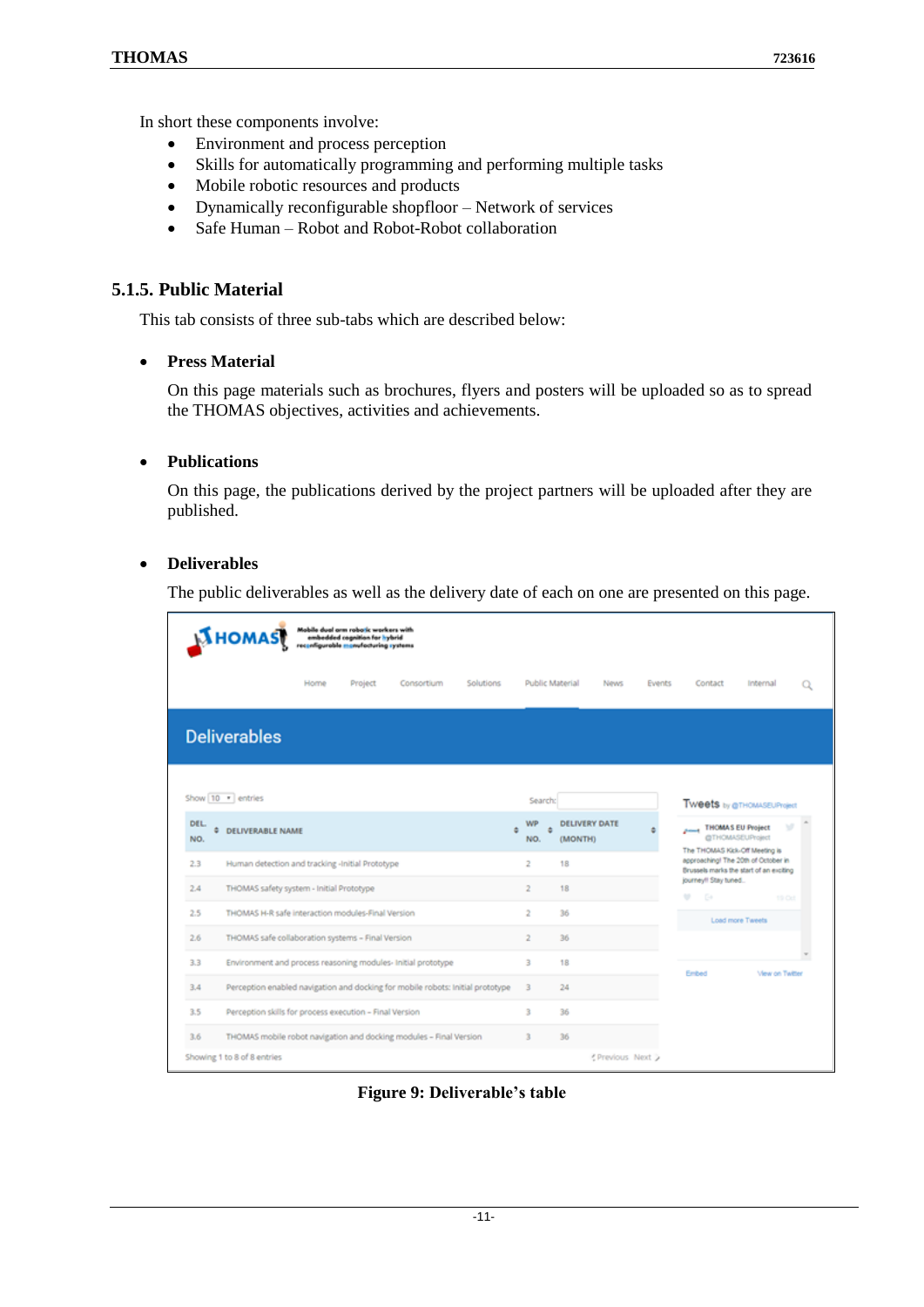### <span id="page-11-0"></span>**5.1.6. News**

On this sub-tab, the relevant news about THOMAS project will be published. Any news will be available on this sub-tab.

### <span id="page-11-1"></span>**5.1.7. Events**

On this sub-tab, all the scheduled events will be posted. The users will be informed about the plan, the location and the organizational data of each event.

### <span id="page-11-2"></span>**5.1.8. Contact**

On this sub-tab, a list with the contact details is available. The users who are interested to learn more information about this project can come in contact with the coordinator of the project.

### <span id="page-11-3"></span>**5.1.9. Internal**

A link which leads to the internal web portal of the THOMAS project is available on this sub-tab.

## <span id="page-11-4"></span>**5.2. Promotion via Internet**

At the top right corner of the 'Home' page appears a number of shortcuts aims to connect the THOMAS project with the created social networks (LinkedIn, Twitter, Facebook, YouTube).

<span id="page-11-5"></span>

**Figure 10: Promotion using social networks**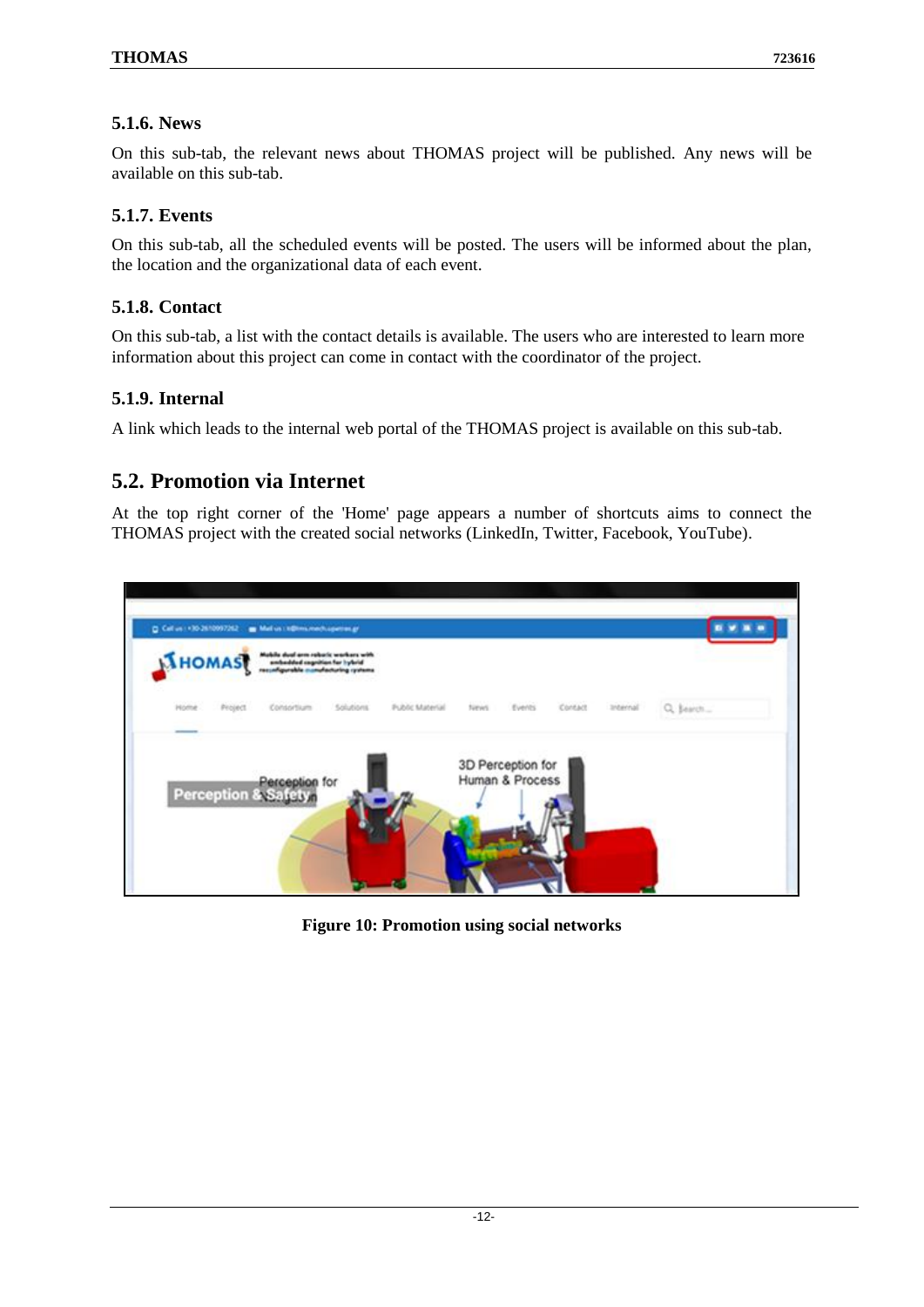

**Figure 11: Promotion via Facebook**

<span id="page-12-0"></span>

**Figure 12: Promotion via Twitter**

<span id="page-12-1"></span>

<span id="page-12-2"></span>**Figure 13: Promotion via Google Plus**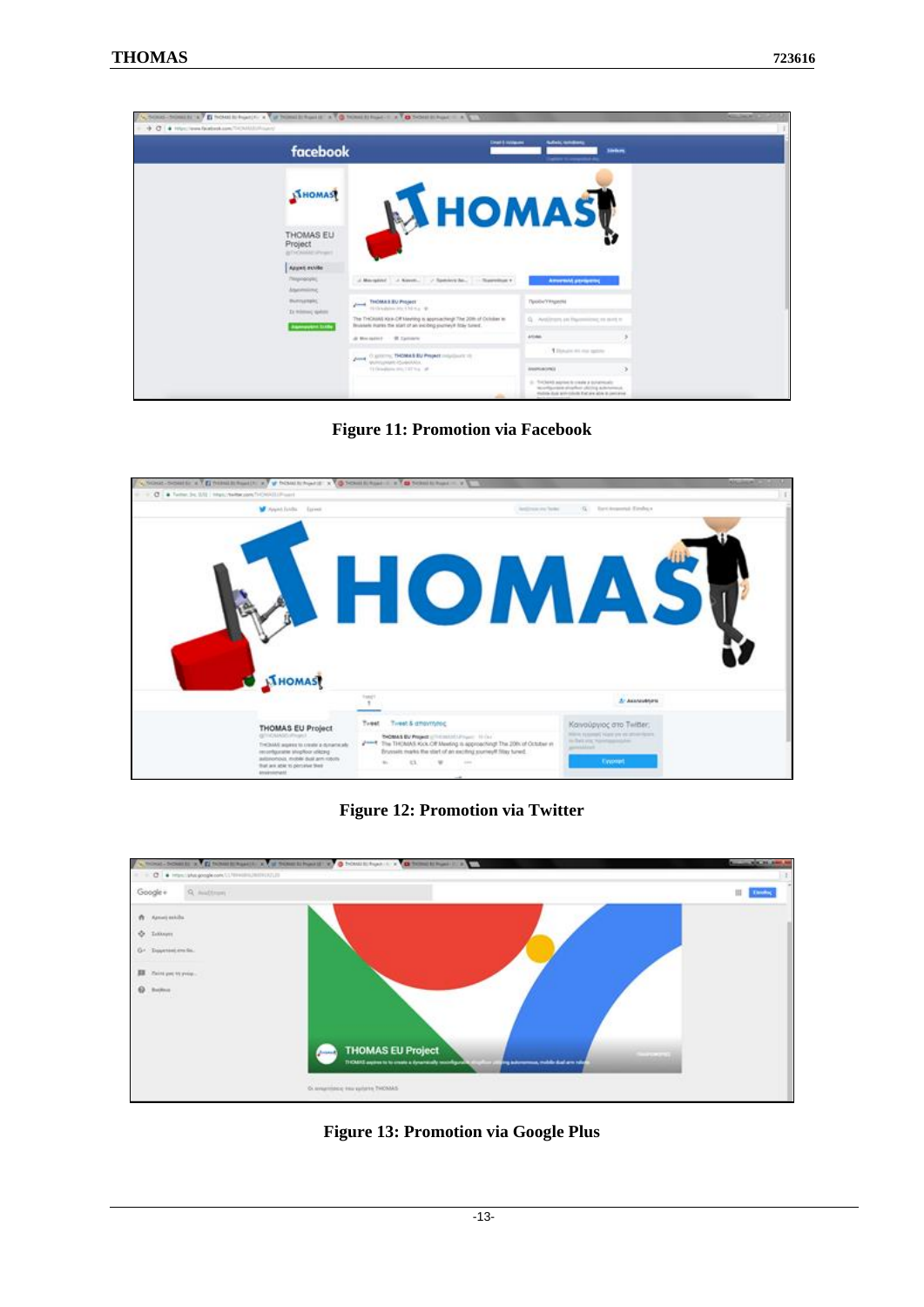| $= 700$                                                                  | [Auto201000] | $\mathbb{R}$ $\rightarrow$                                                          | <b>However Divers</b> |
|--------------------------------------------------------------------------|--------------|-------------------------------------------------------------------------------------|-----------------------|
| A Apreciati.<br>& Tent<br>X innigrad                                     |              | STHOMASTI                                                                           |                       |
| To a painting and recordings:<br><b>Ed Mounted</b>                       |              | THOMAS EU Project                                                                   | <b>Different</b>      |
| <b>D</b> Mitchell<br><b>D</b> National                                   |              |                                                                                     |                       |
| $\frac{1}{2}$<br><b>B</b> Service                                        |              | Auto 16 kings) das dars intehn trausnigens-<br>아들의 경우에서 중요한 경우 모양 사람이 아까 있는 것이 좋아하다 |                       |
| <b>BE done lost</b><br><b>Q</b> . Thereon mixedia.                       |              |                                                                                     |                       |
| Evelenteins are in being to:<br>earding on the meetings shall.<br>223620 |              |                                                                                     |                       |

**Figure 14: Promotion via Youtube**

## <span id="page-13-2"></span><span id="page-13-0"></span>**5.3. Search for information into the portal**

The user could type a word or a phrase in the circled field of Figure 31, in the upper and right side of the screen of the portal, for finding an existing file or folder in the portal.

| <b>IXHOMAS</b> |          | Mobile dual arm rebetic workers with<br>embedded cagnition for hybrid<br>reconfigurable inconfecturing systems |           |                 |      |                   |          |          |           |
|----------------|----------|----------------------------------------------------------------------------------------------------------------|-----------|-----------------|------|-------------------|----------|----------|-----------|
| Home           | Project: | Consortium                                                                                                     | Solutions | Public Material | News | Events            | Contact: | Internal | Q. Search |
|                |          |                                                                                                                |           |                 |      | 3D Perception for |          |          |           |
|                |          | Perception for<br><b>Perception &amp; Safety.</b>                                                              |           |                 |      | Human & Process   |          |          |           |
|                |          |                                                                                                                |           |                 |      |                   |          |          |           |

**Figure 15: Search for information**

## <span id="page-13-3"></span><span id="page-13-1"></span>**5.4. Shortcuts on Homepage**

On the homepage of the Public Web Portal, some shortcuts have been added with aim to help the users to take an overview of THOMAS project easily and quickly.

<span id="page-13-4"></span>

**Figure 16: Shortcuts of homepage**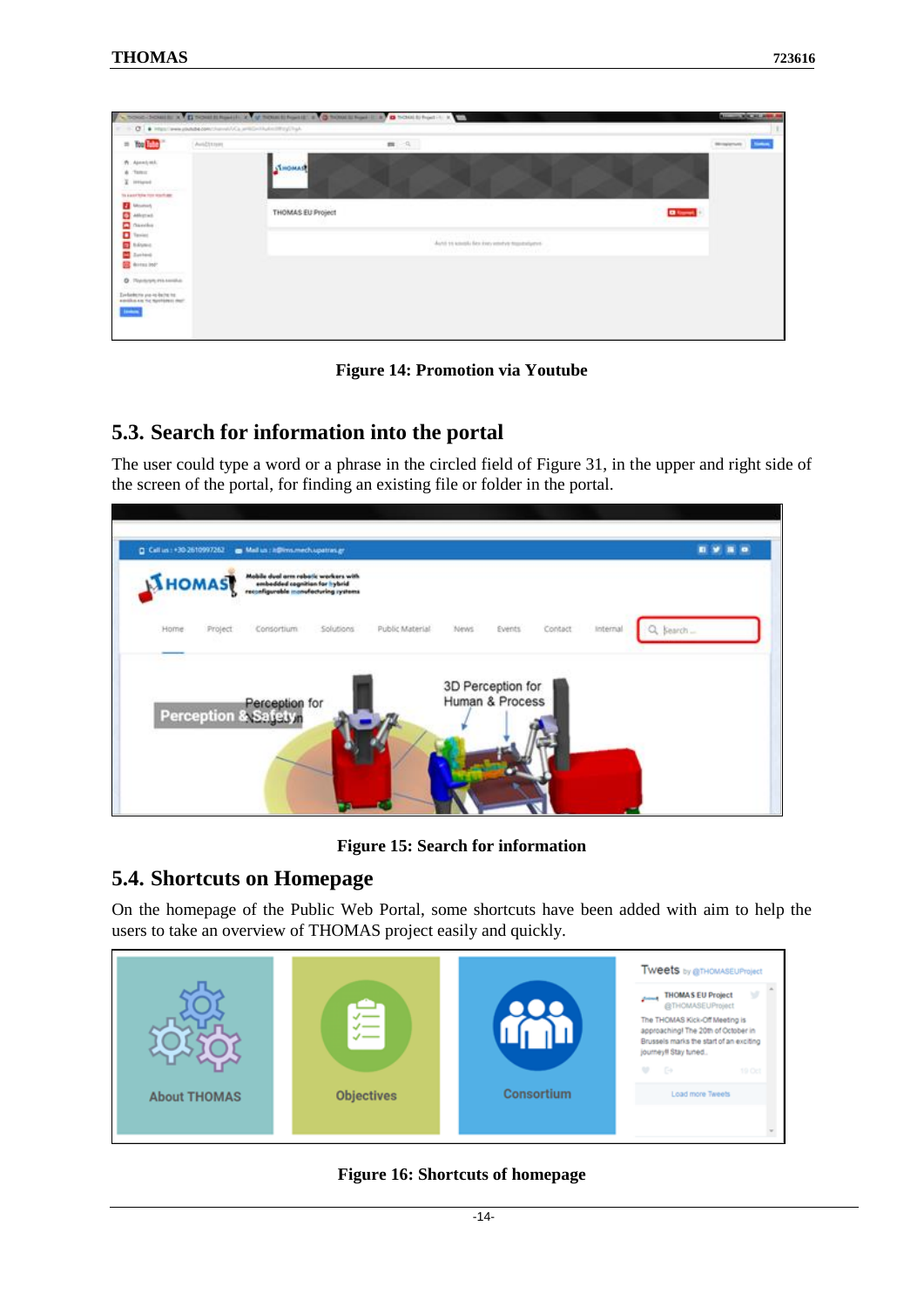### <span id="page-14-0"></span>**5.4.1. About THOMAS**

This shortcut leads to the '**Project**' tab of the main menu. In this link, an overview of the THOMAS project details is presented.

| C Call us : +30-2610997262                                                                                                                                                                                                                                                                                                                                                                                                                               |      | Mail us : it@ims.mech.upatras.gr |            |           |                 |       |               |                                                                                                                                                                                                                                         |                                                                                                             |  |
|----------------------------------------------------------------------------------------------------------------------------------------------------------------------------------------------------------------------------------------------------------------------------------------------------------------------------------------------------------------------------------------------------------------------------------------------------------|------|----------------------------------|------------|-----------|-----------------|-------|---------------|-----------------------------------------------------------------------------------------------------------------------------------------------------------------------------------------------------------------------------------------|-------------------------------------------------------------------------------------------------------------|--|
| <b>NHOMAS</b>                                                                                                                                                                                                                                                                                                                                                                                                                                            |      |                                  |            |           |                 |       |               |                                                                                                                                                                                                                                         |                                                                                                             |  |
|                                                                                                                                                                                                                                                                                                                                                                                                                                                          | Home | Project                          | Consortium | Solutions | Public Material | News. | <b>Events</b> | Contact                                                                                                                                                                                                                                 | Internal                                                                                                    |  |
| Project                                                                                                                                                                                                                                                                                                                                                                                                                                                  |      |                                  |            |           |                 |       |               |                                                                                                                                                                                                                                         |                                                                                                             |  |
| <b>Project Details</b><br>* Acronym: THOMAS<br>* Action Full Title:Mobile dual arm robotic workers with embedded cognition for hybrid and dynamically reconfigurable<br>manufacturing systems<br>· Grant agreement N': 723616<br>Call: H2020 FoF2 - 2016<br>. Topic: Machinery and robot systems in dynamic shop floor environments using novel embedded cognitive functions<br>. Type of action: Innovation Action<br>· Duration: 01.10.2016-10.10.2020 |      |                                  |            |           |                 |       |               | <b>Tweets</b> by @THOMASEUProject<br>$\overline{\phantom{a}}$<br>The THOMAS Kick-Off Meeting is<br>approaching! The 20th of October in<br>Brussels marks the start of an exciting<br>journey# Stay tuned<br>÷<br>$\Rightarrow$<br>Embed | <b>THOMAS EU Project</b><br>@THOMASEUPssject<br>19 Oct<br><b>Load more Tweets</b><br><b>View on Twitter</b> |  |

#### **Figure 17: THOMAS project Details**

### <span id="page-14-3"></span><span id="page-14-1"></span>**5.4.2. Objectives**

This shortcut leads to the '**Objectives**' sub-tab, which is a member of '**Project**' tab of the main menu.

#### <span id="page-14-2"></span>**5.4.3. Consortium**

This shortcut leads to the '**Consortium**' tab of the main menu. On this page a list with the partners of the THOMAS project is presented. The logo of each partner is a hyperlink to the corresponding company web page.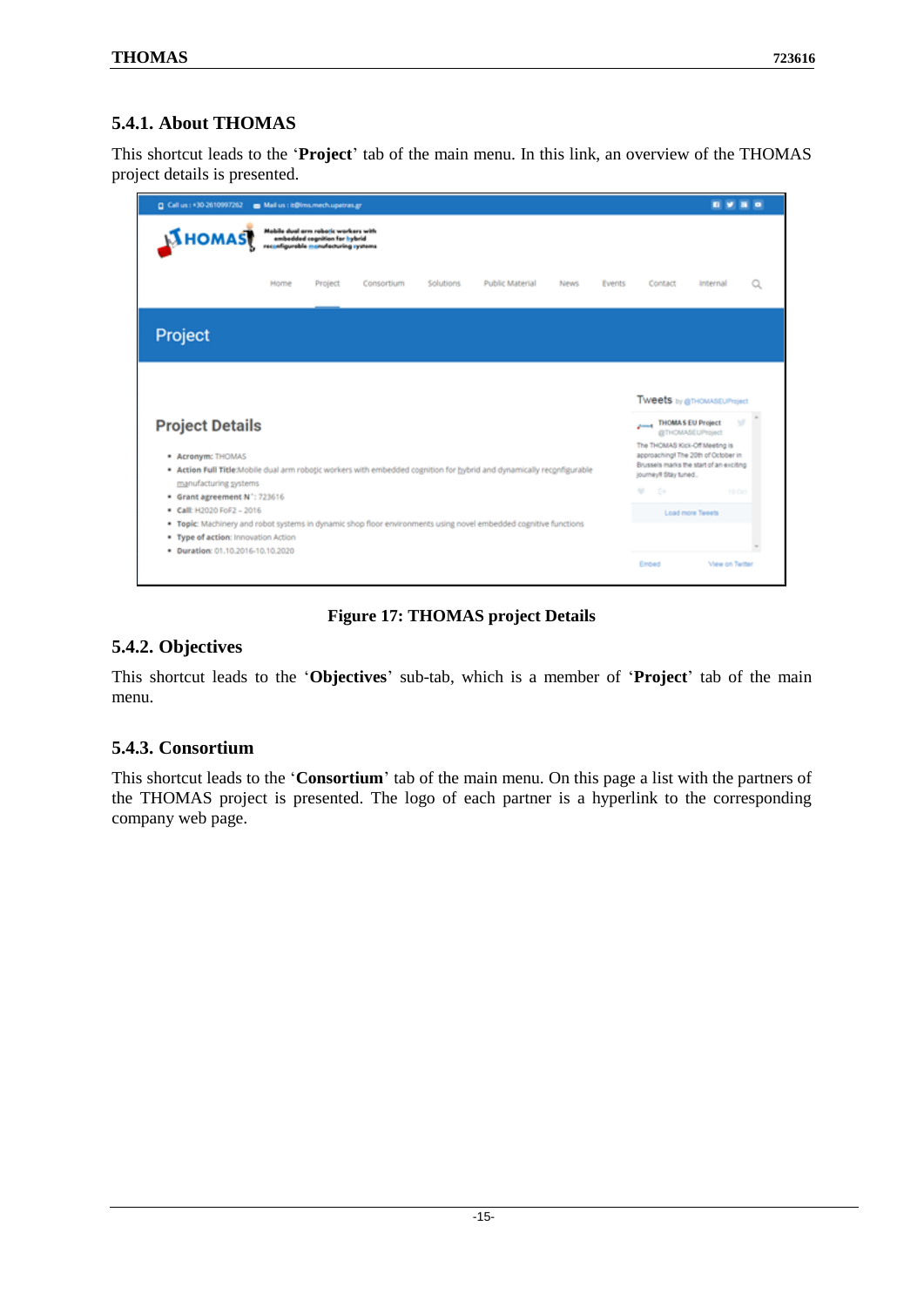

#### **Figure 18: Consortium of THOMAS project**

#### <span id="page-15-2"></span><span id="page-15-0"></span>**5.4.4. Tweets by THOMAS**

As far as the shortcut of the Tweets, it works as a link which lead the user to the Twitter account of THOMAS project. In the window of the shortcut, the most recent tweets by the official project account are made visible.

### <span id="page-15-1"></span>**5.5. Additional information**

As it has already been mentioned the THOMAS Public Web Portal has been developed upon the WordPresst platform. Consequently the users of the portal may find additional information regarding the use of WordPress based sites in different sources freely available in the Internet. Some sources are indicated below:

*WordPress User Manual*,<https://easywpguide.com/wordpress-manual/>

At this point it is envisaged that the THOMAS Public Web Portal will be migrated to using the Plone platform. This website migration aims to increase the robustness of the THOMAS Public Web Portal and to reduce the management efforts as only a single platform will be used for both the public and internal web portal (see also D9.1)